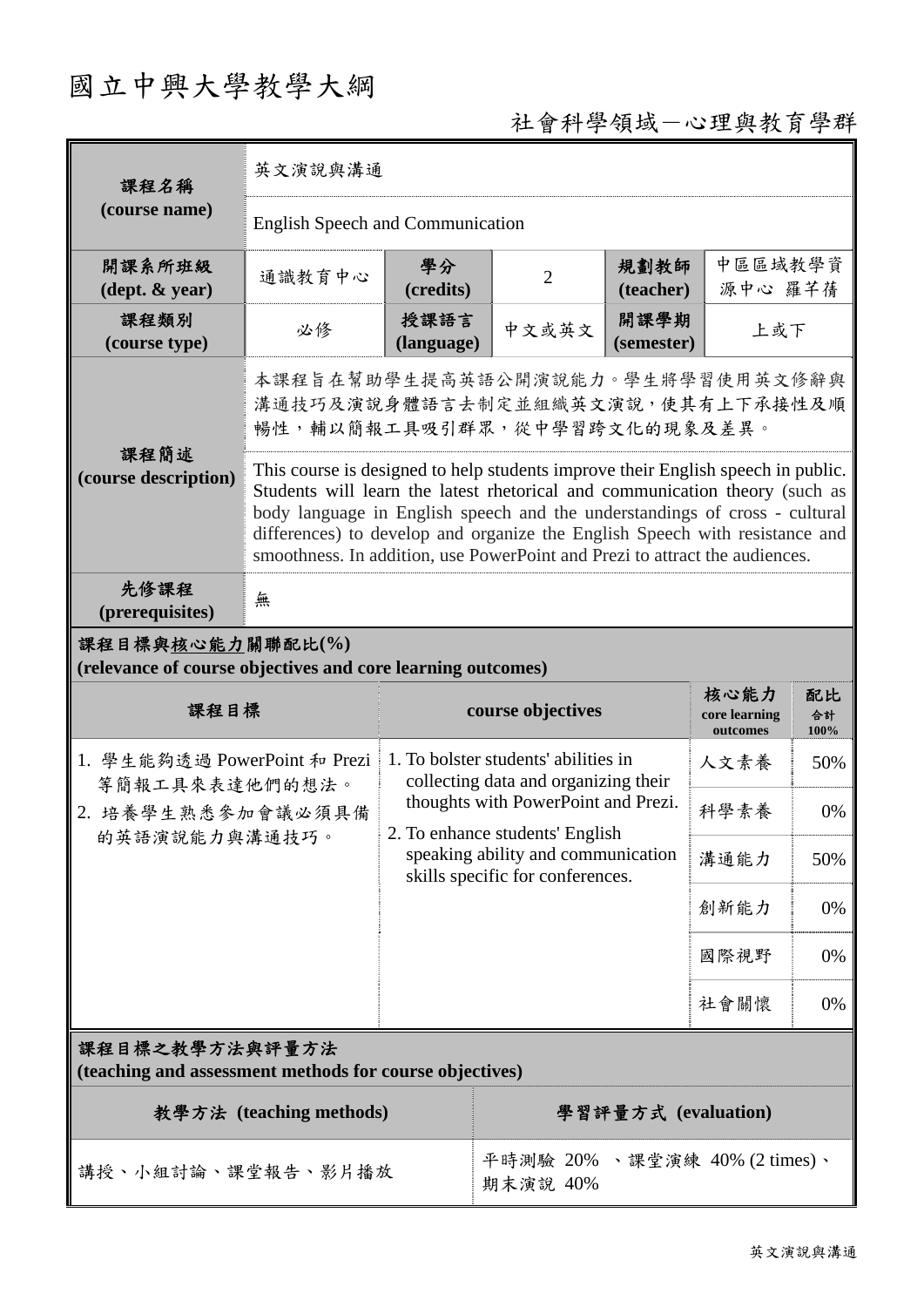#### 授課內容(單元名稱與內容、習作 **/** 考試進度、備註) **(course content and homework / tests schedule)**

| 1              | Introduction                                                                                                                                               |  |  |  |
|----------------|------------------------------------------------------------------------------------------------------------------------------------------------------------|--|--|--|
| $\overline{2}$ | <b>Posture and Eye Contact:</b><br>the foundation of the Physical Message                                                                                  |  |  |  |
| 3              | <b>Posture and Eye Contact:</b><br>students need to give an informative speech about their hometown                                                        |  |  |  |
| $\overline{4}$ | <b>Gestures:</b><br>support your words with the Physical Message                                                                                           |  |  |  |
| 5              | <b>Voice Inflection:</b><br>emphasize key words to help the audience remember<br>students need to describe the layout of a campus                          |  |  |  |
| 6              | <b>Group Speech Practice I</b>                                                                                                                             |  |  |  |
| 7              | How to use PowerPoint and Prezi                                                                                                                            |  |  |  |
| 8              | <b>Effective Visuals:</b><br>create visuals that speak to the audience                                                                                     |  |  |  |
| 9              | mid term exam                                                                                                                                              |  |  |  |
| 10             | <b>Explaining Visuals:</b><br>explanations that get the most out of you visuals<br>Students need to choose two countries and prepare the comparison charts |  |  |  |
| 11             | <b>Group Speech Practice II</b>                                                                                                                            |  |  |  |
| 12             | The introduction of the speech:<br>engaging the audience from the start<br>students need to create a slogan within 12 alphabets to begin their speech      |  |  |  |
| 13             | The body of the speech:<br>using evidence and transitions to build your message                                                                            |  |  |  |
| 14             | The body of the speech:                                                                                                                                    |  |  |  |
| 15             | The conclusion of the speech:<br>a simple formula for summarizing your presentation<br>students need to introduce a product in 5 minutes                   |  |  |  |
| 16             | How to make the connection with audience<br>(some do's and don'ts)                                                                                         |  |  |  |
| 17             | <b>Final Speech I</b>                                                                                                                                      |  |  |  |
| 18             | <b>Final Speech II</b>                                                                                                                                     |  |  |  |

教科書與參考書目(書名、作者、書局、代理商、說明) **(textbook & other references)**

- 1. 《 Speaking of Speech 》David Harrington and Charles LeBeau, Macmillan 出版社, 文鶴出版有限公司代理, 2013。
- 2. 從 28 篇經典演說學思考:李伯伯帶你看大人物怎麼想。李家同, 圓神出版社, 2010。
- 3.《 Don't Freak: Speak! 50 Public Speaking Tips- Mark Clayson, Create Space Independent Publishing Platform, 2012。
- 4. The Last Lecture-Randy Pausch, Hyperion Books, 2008。